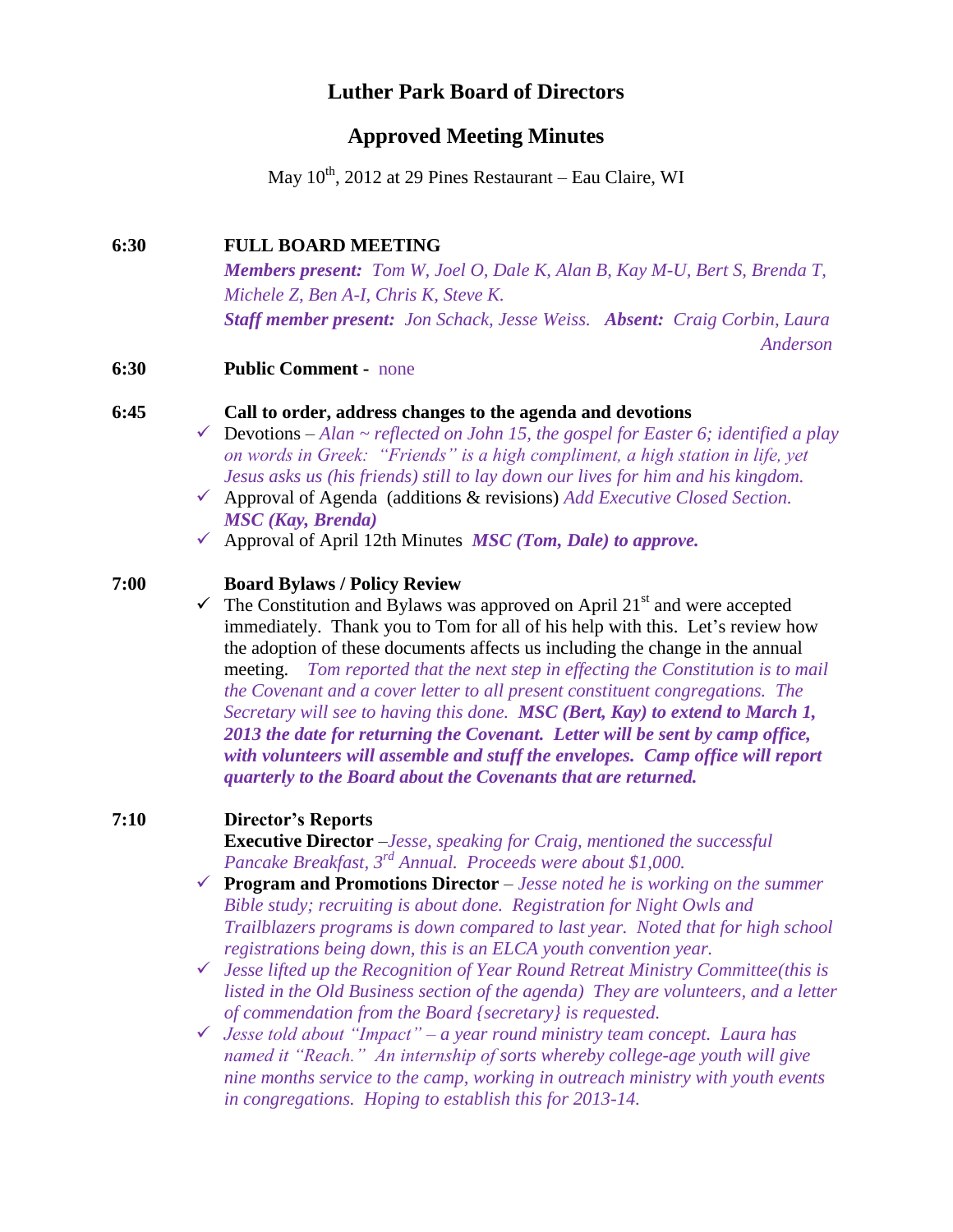**Site Director** - Jon ~ *In addition to written report, Jon noted that 46 were present for the first work week-end. WEenergies did a simple audit and replaced several shower heads, gratis.*

### **7:30 Committee Reports**

- Finance Committee *Brief update* and anything requiring Board action *Committee noted it is difficult to give an intelligent report with Craig (staff person who knows the financial situation intimately) absent. We are solvent, unpaid bills are under control. Cash flow is matching and exceeding expenses at this time.*
- $\checkmark$  Accept Financial Report  $\sim \text{MSC}$  (Steve, Ben) to accept report as presented.
- Property Committee *Brief update* and anything requiring Board action *Work days were noted by Jon; work on an out-building is progressing to ready it for roof.*
- $\checkmark$  Program Committee *Brief update* and anything requiring Board action *In addition to Jesse's report, noted that the Bible study is ready for training week.*
- $\checkmark$  Joint Executive Committee Meeting Meeting on April 23<sup>rd</sup>  $\sim$  oral report was *given by Chris K and Joel O. A joint retreat is trying to be scheduled; will have benefit to Park whether camps work together or separately. The tone of the JEC was more positive than in the past, reflecting on staff efficiencies rather than financial deficits.*

### **7:50 Un-finished business**

- o Luther Woods Committee Update ~ *no update since last meeting*
- o Advocate Program/Ambassadors Program update (if any) *~ no status report*
- o 80th Anniversary of LPBC update (if any) ~ *no new news to share*
- o Development Task Team Update- Response to call for new members ~ *Rev. Shelly Schultz has a name of an individual to this Task Team*
- o Candidate for vacant position in Cluster One ~ *Linda Euneau of First Lutheran, Hayward has volunteered. MSC (Dale, Steve) to appoint Linda Euneau for the remainder of the unexpired term (until January 2015.)*
- o Update on Mission investment fund/endowment fund (if any) ~ *Craig's report tells that this has been accomplished*
- o 2012 Annual Meeting Schedule ~ *MSC (Steve, Michele) to establish 2012 Annual Meeting on Sunday October 21 at 3:30 p.m., with supper to be available about 5:00 p.m.*
- o Recognition of Year Round Retreat Ministry Committee ~ *see Jesse's report*

#### **8:20 New business**

o Acknowledgement of board meetings with an individual ~ *It is being noted that various board members have met with a certain individual regarding his concerns for Luther Park and the current leadership and staff team. Board affirmed that when concerns of this nature arise, the presenter of the concerns be asked to share them directly with the staff first. In addition, the Executive Committee, serving as the Personnel Committee, may become involved in order to facilitate a plan of action. Presenter of concerns should be informed of the Open Forum time at Board meetings, though the Board does not take action at that time. A final option would be for any Board member to call for a Closed Session in which to discuss the matter.*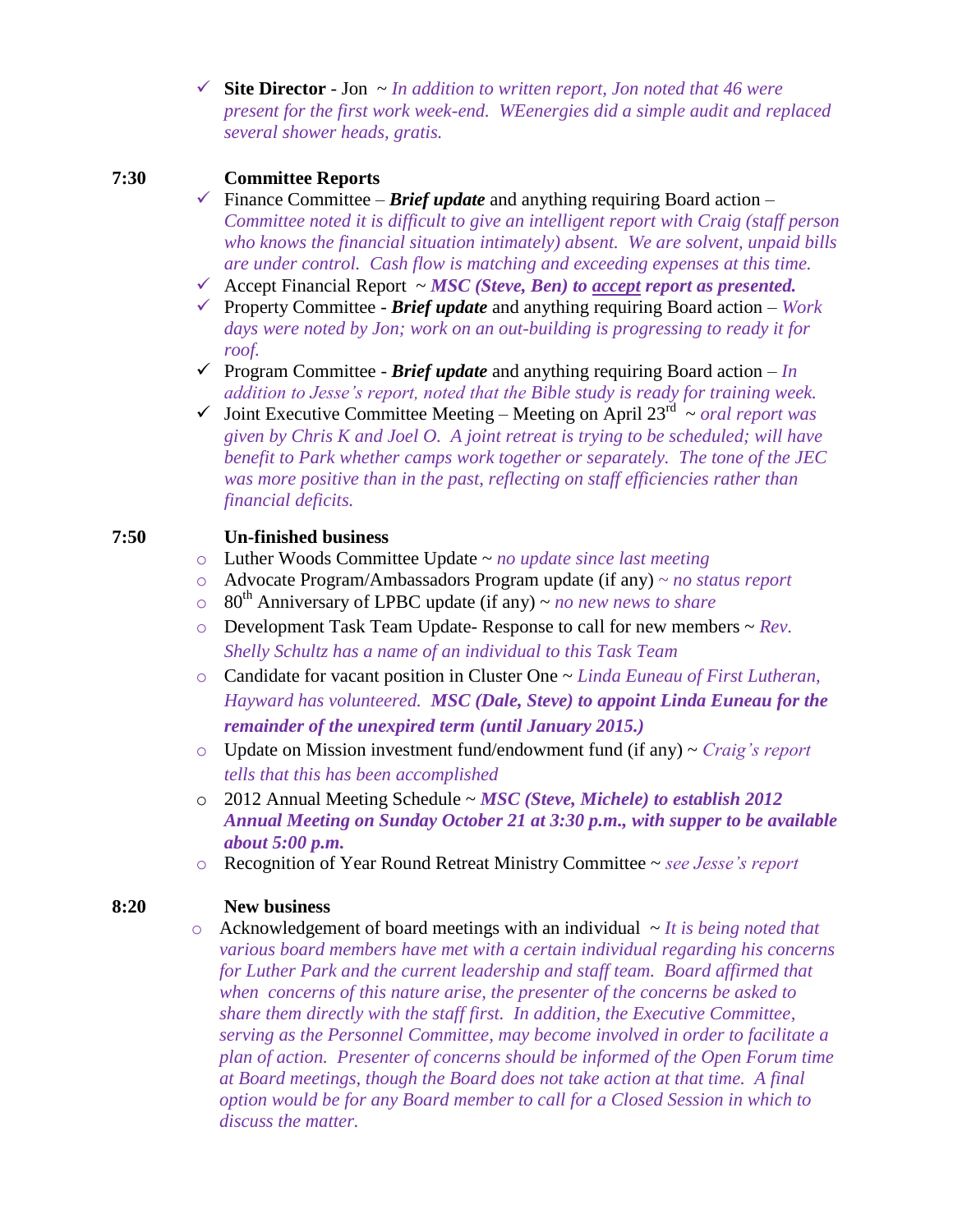o *An item of New Business was raised by Dale Kringle regarding an item of Old Business, which Dale is rethinking since the last Board meeting. Questioning how the interest payment to Sterling Bank (\$250) [now that the house has been sold and all loans with Sterling are satisfied]are being applied. Dale is suggesting that this amount be applied to current bills rather than to pay down principal on remain debt. Tabled, to enable Finance Committee to revisit the matter and report in June.*

**8:30 Executive Closed Session** ~ *a roll call vote was requested. Secretary conducted the roll call vote with the results of nine yeas, and two nays. Board President dismissed staff members present, and announced that we were then in Executive Closed Session.*

## **8:45 Open Session**

o Action Items from closed session (as needed) – *none*

# **8:45 Upcoming Events**

- o Cook out for summer staff at Luther Park- *June 7th. at 5:00. Come early, mingle, plan to eat at 5:00 pm, bring a dish to pass. Enjoy!*
- $\circ$  June meeting at Luther Woods on June 23<sup>rd</sup>- Meet in Birchwood at noon  $\sim$ *currently planned for this date, pending retreat attempting to be scheduled. Plan to meet at the BP station on Hiway 48 and Main Street, downtown Birchwood*
- o Potential Planning retreat with Luther Point and staff in June ~ *in process*
- o July and August Meetings at Luther Park *will be the 3rd Thursdays, July 19 and August 16, at Luther Park. Supper is served at 5:30, to which Board members are invited. Meeting at 6:30 in conference room in Camp office.*
- Devotions for next meeting *Dale Kringle*

# **9:00 Adjourn –** *MSC (Dale, Michele)* **and Lord's Prayer**

*Appendix ~ Cover letter to accompany Covenant be mailed to constituent congregation*

*Minutes submitted by Joel Olsen, Recording Secretary*